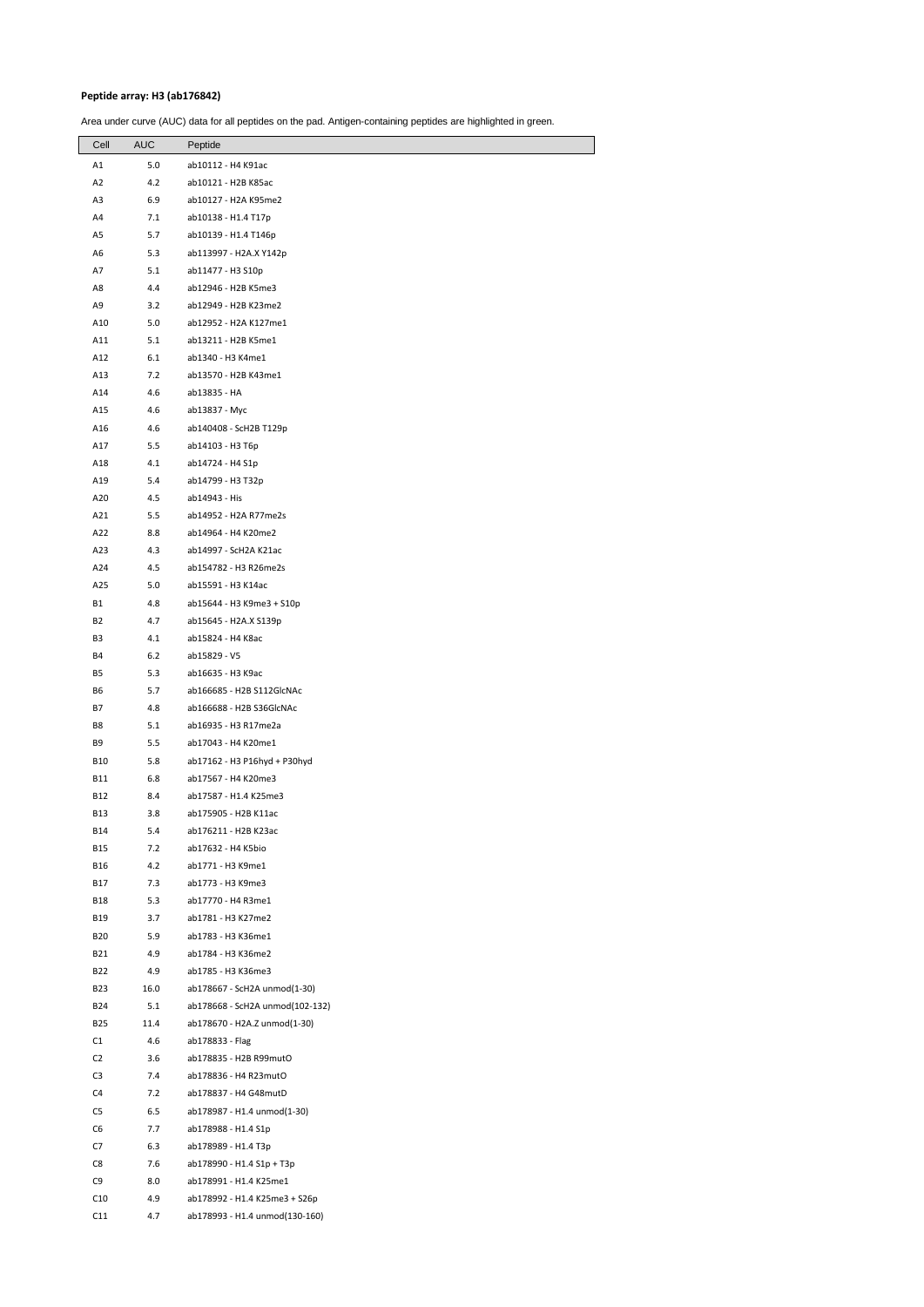| C12             | 8.9        | ab178994 - H2A unmod(1-30)                              |
|-----------------|------------|---------------------------------------------------------|
| C13             | 5.7        | ab178995 - H2A S1p                                      |
| C14             | 4.1        | ab178996 - H2A S1p + K5ac                               |
| C15             | 5.6        | ab178997 - H2A S1p + R3me2a + K5ac                      |
| C16             | 3.4        | ab178998 - H2A S1p + R3me2s + K5ac                      |
| C17             | 3.8        | ab178999 - H2A S1p + R3cit + K5ac                       |
| C18             | 2.7        | ab179000 - H2A S1ac + S1p + K5ac + K9ac + K13ac + K15ac |
|                 |            |                                                         |
| C19             | 5.1        | ab179001 - H2A S1p + K5ac + K9ac + K13ac + K15ac        |
| C20             | 9.5        | ab179002 - H2A R3cit                                    |
| C21             | 5.8        | ab179003 - H2A R3cit + K5ac                             |
| C22             | 6.0        | ab179004 - H2A R3me2a + K5ac                            |
| C23             | 4.1        | ab179005 - H2A R3me2s + K5ac                            |
| C <sub>24</sub> | 8.3        | ab179006 - H2A S1ac + K5ac + K9ac + K13ac + K15ac       |
| C25             | 15.1       | ab179007 - H2A K5ac + K9ac + K13ac + K15ac              |
| D1              | 5.2        | ab179008 - H2A K9me2                                    |
| D <sub>2</sub>  | 6.5        | ab179009 - H2A K9me3                                    |
| D3              | 5.8        | ab179010 - H2A R11me1                                   |
| D4              | 9.0        | ab179011 - H2A R11me2s                                  |
| D5              | 6.8        | ab179012 - H2A R11me2a                                  |
| D6              | 7.8        | ab179013 - H2A K13ac                                    |
| D7              | 6.6        | ab179014 - H2A K15ac                                    |
| D8              | 7.2        | ab179015 - H2A R17me1                                   |
| D9              | 4.3        | ab179016 - H2A R17me2s                                  |
| D10             | 3.9        | ab179017 - H2A R17me2a                                  |
| D11             | 25.7       | ab179018 - H2A unmod(20-50)                             |
| D12             | 4.8        | ab179019 - H2A P26hyd                                   |
| D13             | 5.7        | ab179020 - H2A R29me1                                   |
| D14             | 5.3        | ab179021 - H2A R29me2s                                  |
| D15             | 6.6        | ab179022 - H2A R29me2a                                  |
| D16             | 6.7        | ab179023 - H2A K36ac                                    |
| D17             | 3.4        | ab179024 - H2A K36cr                                    |
| D18             | 4.8        | ab179025 - H2A Y39hyd                                   |
| D19             | 4.5        | ab179026 - H2A R42me1                                   |
| D20             | 4.5        | ab179027 - H2A R42me2s                                  |
| D21             | 5.3        | ab179028 - H2A R42me2a                                  |
| D22             | 19.2       | ab179029 - H2A unmod(71-103)                            |
|                 |            | ab179030 - H2A R77me1                                   |
| D23<br>D24      | 5.3<br>9.2 |                                                         |
|                 |            | ab179031 - H2A R77me2a                                  |
| D25             | 5.6        | ab179032 - H2A R88me1                                   |
| E1              | 3.0        | ab179033 - H2A R88me2s                                  |
| E <sub>2</sub>  | 6.1        | ab179034 - H2A R88me2a                                  |
| E3              | 5.2        | ab179035 - H2A K95me1                                   |
| E4              | 5.9        | ab179036 - H2A K95me3                                   |
| E5              | 9.0        | ab179037 - H2A unmod(92-123)                            |
| E6              | 8.2        | ab179038 - H2A T101GlcNAc                               |
| E7              | 7.3        | ab179039 - H2A Q104me1                                  |
| E8              | 11.2       | ab179040 - H2A unmod(112-129)                           |
| E9              | 7.9        | ab179041 - H2A K118me1                                  |
| E10             | 5.8        | ab179042 - H2A K118me2                                  |
| E11             | 8.2        | ab179043 - H2A K118me3                                  |
| E12             | 6.9        | ab179044 - H2A K118fo                                   |
| E13             | 8.8        | ab179045 - H2A K118cr                                   |
| E14             | 3.7        | ab179046 - H2A K119cr                                   |
| E15             | 5.1        | ab179047 - H2A K118ubiq                                 |
| E16             | 4.1        | ab179048 - H2A K119ubiq                                 |
| E17             | 5.2        | ab179049 - H2A T120p                                    |
| E18             | 4.9        | ab179050 - H2A K125me1                                  |
| E19             | 5.2        | ab179051 - H2A K125me2                                  |
| E20             | 4.7        | ab179052 - H2A K125cr                                   |
| E21             | 34.9       | ab179053 - H2A.X unmod(1-30)                            |
| E22             | 6.3        | ab179054 - H2A.X K5ac                                   |
| E23             | 7.1        | ab179055 - H2A.X unmod(114-142)                         |
| E24             | 8.9        | ab179056 - H2A.X K118ubiq                               |
| E25             | 4.9        | ab179057 - H2A.X K119ubiq                               |
|                 |            |                                                         |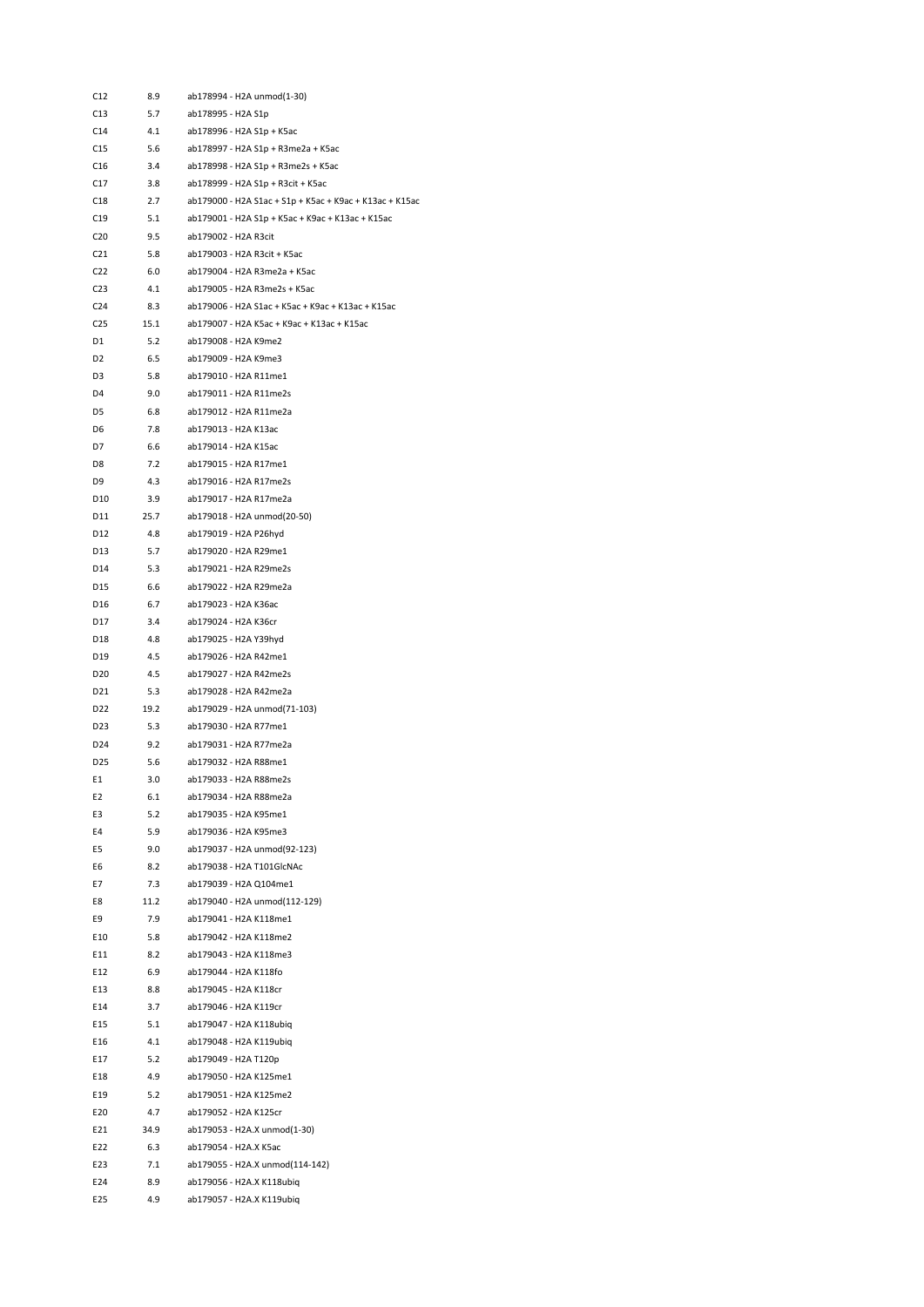| F1              | 7.5        | ab179058 - H2A.X T120p               |
|-----------------|------------|--------------------------------------|
| F <sub>2</sub>  | 5.7        | ab179059 - H2A.X K127ubiq            |
| F3              | 7.0        | ab179060 - H2A.X S139p + Y142p       |
| F4              | 3.9        | ab179061 - H2A.Z K4ac                |
| F5              | 3.2        | ab179062 - H2A.Z K7ac                |
| F <sub>6</sub>  | 4.3        | ab179063 - H2A.Z K11ac               |
| F7              | 4.5        | ab179064 - H2A.Z K4ac + K7ac + K11ac |
| F8              | 8.7        | ab179065 - H2B unmod(1-30)           |
| F9              | 3.8        | ab179066 - H2B K5ac                  |
| F10             | 4.7        | ab179067 - H2B K5cr                  |
| F11             | 4.2        | ab179068 - H2B K5fo                  |
| F12             | 2.9        | ab179069 - H2B P10hvd                |
| F <sub>13</sub> | 5.5        | ab179070 - H2B K11me1                |
| F14             | 5.9        | ab179071 - H2B K11me2                |
| F <sub>15</sub> | 4.0        | ab179072 - H2B K11me3                |
| F16             | 5.1        | ab179073 - H2B K11cr                 |
| F17             |            | ab179074 - H2B K12ac                 |
|                 | 4.2        |                                      |
| F18             | 4.9        | ab179075 - H2B K12cr                 |
| F19             | 5.2        | ab179076 - H2B K12me1                |
| F <sub>20</sub> | 4.3        | ab179077 - H2B K12me2                |
| F21             | 5.7        | ab179078 - H2B K12me3                |
| F22             | 4.8        | ab179079 - H2B K12ac + K15ac         |
| F23             | 4.9        | ab179080 - H2B S14p                  |
| F24             | 3.7        | ab179081 - H2B K15ac                 |
| F <sub>25</sub> | 5.6        | ab179082 - H2B K15cr                 |
| G1              | 5.7        | ab179083 - H2B K15me1                |
| G2              | 4.5        | ab179084 - H2B K15me2                |
| G3              | 5.8        | ab179085 - H2B K15me3                |
| G4              | 3.5        | ab179086 - H2B K16ac                 |
| G5              | 6.3        | ab179087 - H2B K16cr                 |
| G6              | 5.2        | ab179088 - H2B K20ac                 |
| G7              | 3.3        | ab179089 - H2B K20cr                 |
| G8              | 4.2        | ab179090 - H2B K20me1                |
| G9              | 9.2        | ab179091 - H2B K20me2                |
| G10             | 4.7        | ab179092 - H2B K20me3                |
| G11             | 2.9        | ab179093 - H2B K23cr                 |
| G12             | 5.2        | ab179094 - H2B K23me1                |
| G13             | 3.9        | ab179095 - H2B K23me3                |
| G14             | 3.9        | ab179096 - H2B K24ac                 |
| G15             | 10.1       | ab179097 - H2B unmod(26-56)          |
| G16             | 5.0        | ab179098 - H2B K34cr                 |
| G17             | 6.2        | ab179099 - H2B K34fo                 |
| G18             | 3.8        | ab179100 - H2B Y37hyd                |
| G19             | 3.8        | ab179101 - H2B Y37p                  |
| G20             | 4.7        | ab179102 - H2B K43me2                |
|                 |            | ab179103 - H2B K43me3                |
| G21<br>G22      | 4.4<br>5.4 |                                      |
|                 |            | ab179104 - H2B K46fo                 |
| G23             | 6.9        | ab179105 - H2B K46ac                 |
| G24             | 5.7        | ab179106 - H2B K46me1                |
| G25             | 5.5        | ab179107 - H2B K46me2                |
| H1              | 4.5        | ab179108 - H2B K46me3                |
| Н2              | 3.8        | ab179109 - H2B unmod(51-81)          |
| H3              | 4.1        | ab179110 - H2B K57me1                |
| H4              | 4.0        | ab179111 - H2B K57me2                |
| H5              | 4.5        | ab179112 - H2B K57me3                |
| Н6              | 7.2        | ab179113 - H2B unmod(73-103)         |
| Η7              | 3.9        | ab179114 - H2B R79me1                |
| H8              | 5.0        | ab179115 - H2B R79me2s               |
| Н9              | 4.6        | ab179116 - H2B R79me2a               |
| H10             | 5.0        | ab179117 - H2B Y83hyd                |
| H11             | 6.6        | ab179118 - H2B K85me1                |
| H12             | 5.0        | ab179119 - H2B K85me2                |
| H13             | 5.9        | ab179120 - H2B K85me3                |
| H14             | 5.9        | ab179121 - H2B unmod(94-125)         |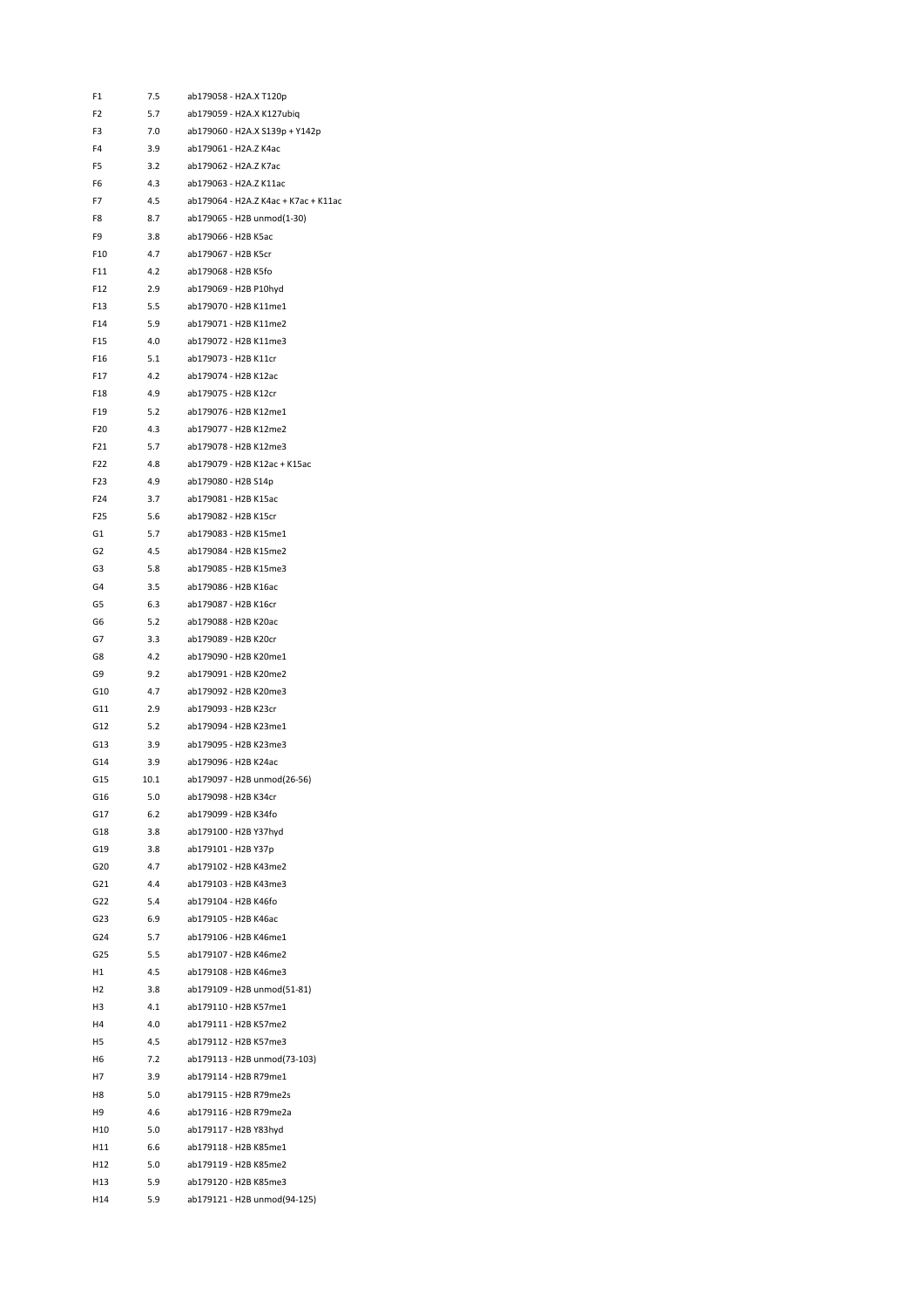| H <sub>15</sub> | 3.5  | ab179122 - H2B R99me1                                      |
|-----------------|------|------------------------------------------------------------|
| H16             | 3.6  | ab179123 - H2B R99me2s                                     |
| H17             | 3.2  | ab179124 - H2B R99me2a                                     |
| H18             | 4.7  | ab179125 - H2B K108fo                                      |
| H19             | 4.5  | ab179126 - H2B K116fo                                      |
| H20             | 4.0  | ab179127 - H2B K116me1                                     |
| H21             | 3.6  | ab179128 - H2B K116me2                                     |
| H <sub>22</sub> | 6.0  | ab179129 - H2B K116me3                                     |
| H <sub>23</sub> | 7.6  | ab179130 - H2B K116ubiq                                    |
| H24             | 5.1  | ab179131 - H2B K120ac                                      |
| H25             | 4.8  | ab179132 - H2B K120fo                                      |
| 11              | 4.9  | ab179133 - H2B K120ubiq                                    |
| 12              | 6.7  | ab179134 - H2B K125ubiq                                    |
| IЗ              | 5.2  | ab179135 - ScH2B unmod(102-132)                            |
| 14              | 9.7  | ab179136 - H3 unmod(1-33)                                  |
| 15              | 6.1  | ab179137 - H3 R2cit                                        |
| 16              | 7.4  | ab179138 - H3 R2cit + K4me2                                |
| 17              | 7.3  | ab179139 - H3 R2cit + K4me3                                |
| 18              | 10.2 | ab179140 - H3 R2cit + K4me3 + K9ac + K14ac + K18ac         |
| 19              | 5.5  | ab179141 - H3 R2cit + K4ac + K9ac + K14ac + K18ac          |
| 110             | 5.0  | ab179142 - H3 R2me1                                        |
| 111             | 5.2  | ab179143 - H3 R2me1 + K4me2                                |
| 112             | 5.7  | ab179144 - H3 R2me1 + K4me3                                |
| 113             | 7.3  | ab179145 - H3 R2me1 + K4me3 + K9ac + K14ac + K18ac         |
| 114             | 5.5  | ab179146 - H3 R2me2s                                       |
| 115             | 7.2  | ab179147 - H3 R2me2s + K4me2                               |
| 116             | 6.1  | ab179148 - H3 R2me2s + K4me3                               |
| 117             | 4.2  | ab179149 - H3 R2me2s + K4me3 + K9ac + K14ac + K18ac        |
| 118             | 6.0  | ab179150 - H3 R2me2a                                       |
| 119             | 4.1  | ab179151 - H3 R2me2a + K4me2                               |
| 120             | 5.0  | ab179152 - H3 R2me2a + K4me3                               |
| 121             | 4.5  | ab179153 - H3 R2me2a + K4me3 + S10p                        |
| 122             | 4.9  | ab179154 - H3 R2me2a + T3p + K4me3                         |
| 123             | 5.8  | ab179155 - H3 R2me2a + K4ac + K9ac + K14ac + K18ac         |
| 124             | 7.3  | ab179156 - H3 R2me2a + K4me3 + K9ac + K14ac + K18ac        |
| 125             | 6.7  | ab179157 - H3 R2me2a + T3p + K4me3 + K9ac + K14ac + K18ac  |
| J1              | 7.1  | ab179158 - H3 R2me2a + K4me3 + K9ac + S10p + K14ac + K18ac |
| J2              | 3.9  | ab179159 - H3 T3p                                          |
| JЗ              | 5.3  | ab179160 - H3 T3p + K4me1                                  |
| J4              | 5.4  | ab179161 - H3 T3p + K4me2                                  |
| J5              | 5.2  | ab179162 - H3 T3p + K4me3 + K9ac + K14ac + K18ac           |
| J6              | 3.9  | ab179163 - H3 K4ac                                         |
| J7              | 6.5  | ab179164 - H3 K4ac + K9ac                                  |
| J8              | 5.4  | ab179165 - H3 K4ac + K14ac                                 |
| J9              | 8.2  | ab179166 - H3 K4ac + K18ac                                 |
| J10             | 5.4  | ab179167 - H3 K4ac + K9me3                                 |
| J11             | 8.0  | ab179168 - H3 K4ac + K9ac + K14ac                          |
| J12             | 5.9  | ab179169 - H3 K4ac + K9ac + K18ac                          |
| J13             | 9.2  | ab179170 - H3 K4ac + K14ac + K18ac                         |
| J14             | 8.5  | ab179171 - H3 K4ac + K9ac + K14ac + K18ac                  |
| J15             | 6.7  | ab179172 - H3 K4ac + K9me1 + K14ac + K18ac                 |
| J16             | 9.9  | ab179173 - H3 K4ac + K9me2 + K14ac + K18ac                 |
| J17             | 7.3  | ab179174 - H3 K4ac + K9me3 + K14ac + K18ac                 |
| J18             | 7.0  | ab179175 - H3 K4ac + K9ac + S10p + K14ac + K18ac           |
| J19             | 6.6  | ab179176 - H3 K4cr                                         |
| J20             | 5.6  | ab179177 - H3 K4me1 + K9me2                                |
| J21             | 7.1  | ab179178 - H3 K4me1 + K9ac + K18ac                         |
| J22             | 4.2  | ab179179 - H3 K4me1 + K9ac + K14ac + K18ac                 |
| J23             | 6.6  | ab179180 - H3 K4me2 + T6p                                  |
| J24             | 4.9  | ab179181 - H3 K4me2 + K9me2                                |
| J25             | 6.3  | ab179182 - H3 K4me2 + K9ac + K18ac                         |
| К1              | 8.1  | ab179183 - H3 K4me2 + K9ac + K14ac + K18ac                 |
| K2              | 4.4  | ab179184 - H3 K4me3 + T6p                                  |
| K3              | 6.8  | ab179185 - H3 K4me3 + K9ac                                 |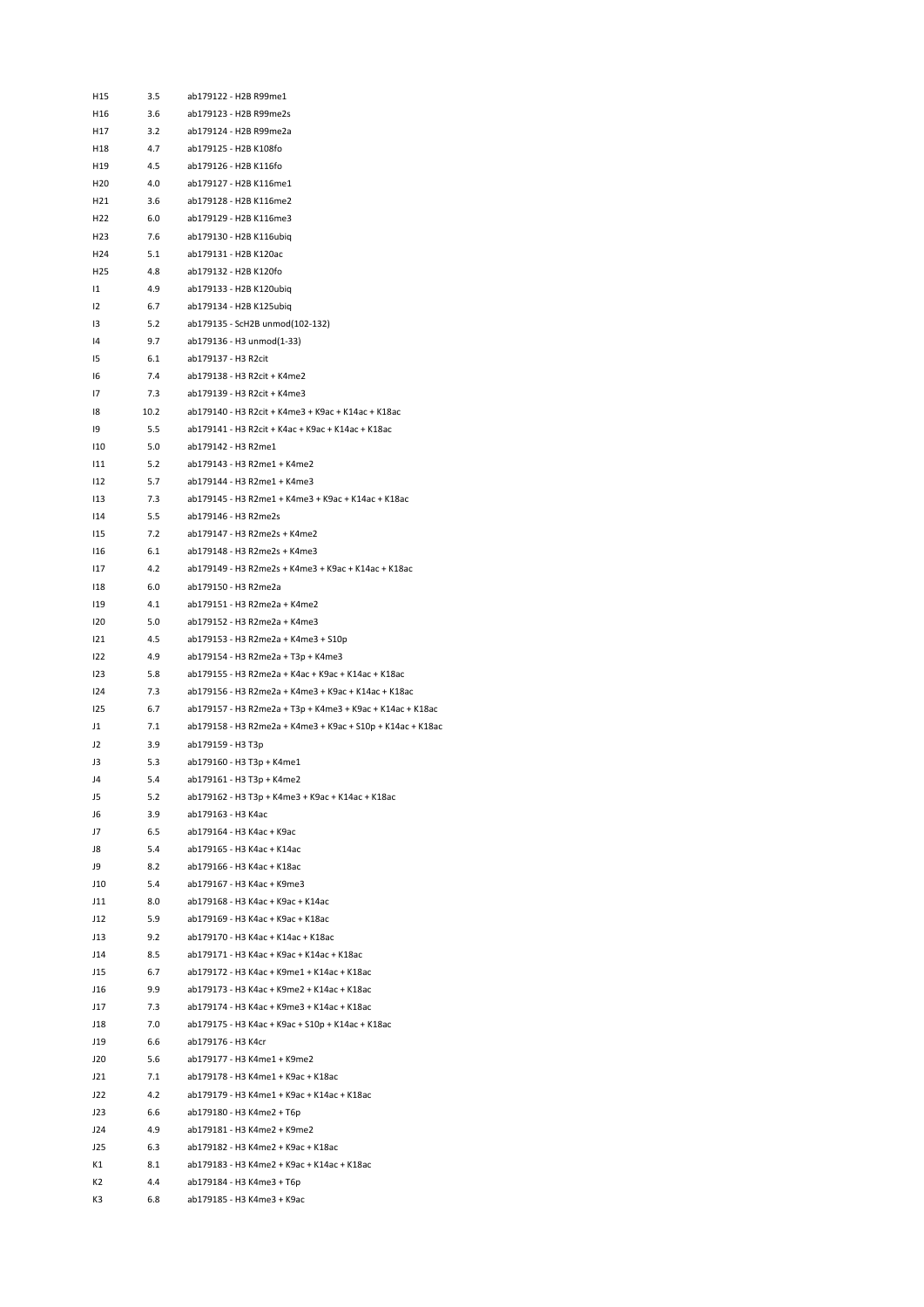| K4              | 5.2        | ab179186 - H3 K4me3 + K9me2                        |
|-----------------|------------|----------------------------------------------------|
| K5              | 6.5        | ab179187 - H3 K4me3 + K9me3                        |
| К6              | 5.2        | ab179188 - H3 K4me3 + S10p                         |
| K7              | 7.5        | ab179189 - H3 K4me3 + K14ac                        |
| K8              | 5.3        | ab179190 - H3 K4me3 + K18ac                        |
| K9              | 6.8        | ab179191 - H3 K4me3 + R8me2s + K9me3               |
| K10             | 7.4        | ab179192 - H3 K4me3 + R8me2a + K9me3               |
| K11             | 4.3        | ab179193 - H3 K4me3 + K9ac + S10p                  |
| K12             | 8.6        | ab179194 - H3 K4me3 + K9ac + K14ac                 |
| K13             | 7.4        | ab179195 - H3 K4me3 + K9ac + K18ac                 |
| K14             | 21.7       | ab179196 - H3 K4me3 + K14ac + K18ac                |
| K15             | 7.2        | ab179197 - H3 K4me3 + K9ac + K14ac + K18ac         |
| K16             | 5.6        | ab179198 - H3 K4me3 + K9ac + S10p + K14ac + K18ac  |
| K17             | 5.5        | ab179199 - H3 K4me3 + T6p + K9ac + K14ac + K18ac   |
| K18             | 6.1        | ab179200 - H3 K4me2 + T6p + K9ac + K14ac + K18ac   |
| K19             | 29.1       | ab179201 - H3 K4bio + K9bio + K18bio               |
| K20             | 5.4        | ab179202 - H3 T6p + K9me3                          |
| K21             | 3.1        | ab179203 - H3 T6p + R8me2a + K9me3                 |
| K22             | 7.5        | ab179204 - H3 Т6р + К9ас + К14ас + К18ас           |
| K23             | 5.6        | ab179205 - H3 R8me1                                |
| K24             | 5.0        | ab179206 - H3 R8me1 + K9me1                        |
| K25             | 6.1        | ab179207 - H3 R8me1 + K9me2                        |
| L1              | 5.9        | ab179208 - H3 R8me1 + K9me3                        |
| L <sub>2</sub>  | 5.3        | ab179209 - H3 R8me2s                               |
| L3              | 5.9        | ab179210 - H3 R8me2s + K9me1                       |
|                 |            | ab179211 - H3 R8me2s + K9me2                       |
| L4              | 6.0<br>5.7 | ab179212 - H3 R8me2s + K9me3                       |
| L5              |            |                                                    |
| L6              | 6.2        | ab179213 - H3 R8me2a                               |
| L7              | 5.2        | ab179214 - H3 R8me2a + K9me1                       |
| L8              | 4.6        | ab179215 - H3 R8me2a + K9me2                       |
| L9              | 4.0        | ab179216 - H3 R8me2a + K9me3                       |
| L <sub>10</sub> | 5.2        | ab179217 - H3 R8cit                                |
| L11             | 9.6        | ab179218 - H3 K9ac + K14ac                         |
| L12             | 7.8        | ab179219 - H3 K9ac + K18ac                         |
| L13             | 7.9        | ab179220 - H3 K9ac + K14ac + K18ac                 |
| L14             | 5.1        | ab179221 - H3 K9ac + K14ac + K18ac + K23ac + K27ac |
| L <sub>15</sub> | 4.0        | ab179222 - H3 K9ac + S10p                          |
| L <sub>16</sub> | 5.2        | ab179223 - H3 K9cr                                 |
| L17             | 4.1        | ab179224 - H3 K9me2                                |
| L <sub>18</sub> | 5.5        | ab179225 - H3 K9me2 + S10p                         |
| L <sub>19</sub> | 8.3        | ab179226 - H3 K9me2 + K27me2                       |
| L20             | 5.9        | ab179227 - H3 S10p + S28p                          |
| L <sub>21</sub> | 4.9        | ab179228 - H3 S10p K14ac                           |
| L <sub>22</sub> | 4.8        | ab179229 - H3 K14me1                               |
| L23             | 4.7        | ab179230 - H3 K14me2                               |
| L24             | 5.5        | ab179231 - H3 K14me3                               |
| L <sub>25</sub> | 5.0        | ab179232 - H3 K14ac + K18ac                        |
| M1              | 6.8        | ab179233 - H3 R17cit                               |
| M <sub>2</sub>  | 5.0        | ab179234 - H3 R17me1                               |
| M3              | 5.8        | ab179235 - H3 R17me2s                              |
| M4              | 4.5        | ab179236 - H3 R17me2a + K18ac                      |
| M5              | 3.6        | ab179237 - H3 K18cr                                |
| M6              | 4.1        | ab179238 - H3 K18me1                               |
| M7              | 4.2        | ab179239 - H3 K18me2                               |
| M8              | 11.3       | ab179240 - H3 K18me3 + K36me3                      |
| M9              | 6.6        | ab179241 - H3 K23cr                                |
| M10             | 3.9        | ab179242 - H3 K23me1                               |
| M11             | 6.9        | ab179243 - H3 K23me2                               |
| M12             | 5.8        | ab179244 - H3 K23me3                               |
| M13             | 6.3        | ab179245 - H3 T22p + K23me3                        |
| M14             | 9.7        | ab179246 - H3 K23pr                                |
| M15             | 11.2       | ab179247 - H3 unmod(20-51)                         |
| M16             | 3.5        | ab179248 - H3 R26me1                               |
| M17             | 4.2        | ab179249 - H3 R26me2a                              |
|                 |            |                                                    |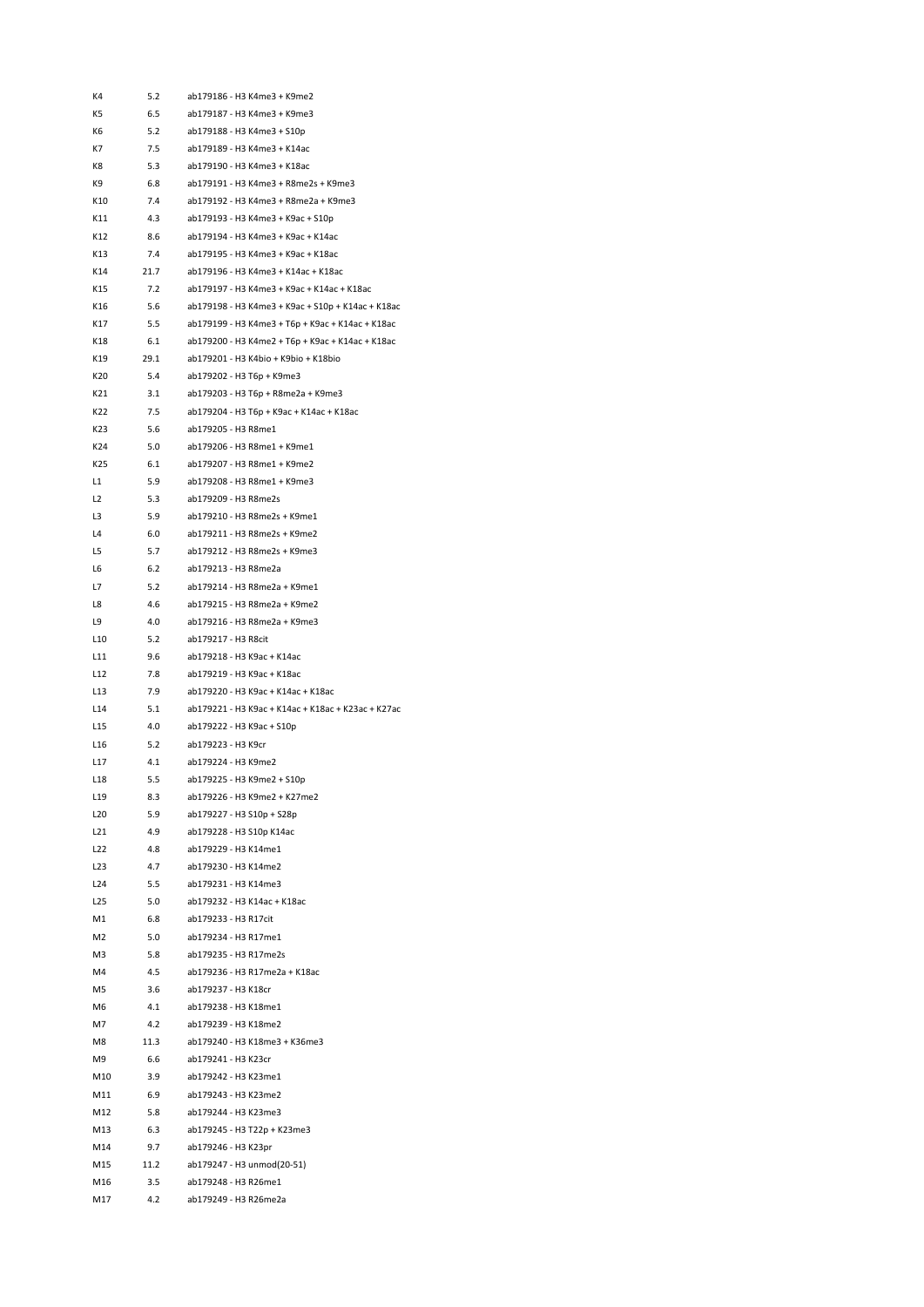| M18            | 6.4        | ab179250 - H3 R26me2a + K27me1                             |
|----------------|------------|------------------------------------------------------------|
| M19            | 4.1        | ab179251 - H3 R26me2a + K27me3                             |
| M20            | 5.1        | ab179252 - H3 K27ac + S28p                                 |
| M21            | 3.9        | ab179253 - H3 K27cr                                        |
| M22            | 5.0        | ab179254 - H3 K27me1                                       |
| M23            | 7.1        | ab179255 - H3 K27me2 + S28p                                |
| M24            | 5.2        | ab179256 - H3 K27me3                                       |
| M25            | 4.1        | ab179257 - H3 K27me3 + S28p                                |
| N1             | 5.1        | ab179258 - H3 P30hpro                                      |
| N2             | 4.9        | ab179259 - H3 P30(5,5me2)                                  |
| N3             | 5.6        | ab179260 - H3 P30                                          |
| N4             | 5.4        | ab179261 - H3 P30mutA                                      |
| N5             | 8.0        | ab179262 - H3 T32GlcNAc                                    |
| N6             | 7.3        | ab179263 - H3 K36ac                                        |
| N7             | 5.4        | ab179264 - H3 P38hpro                                      |
| N8             | 5.2        | ab179265 - H3 P38(5,5me2)                                  |
| N9             | 5.3        | ab179266 - H3 P38                                          |
| N10            | 6.2        | ab179267 - H3 P38mutA                                      |
| N11            | 4.6        | ab179268 - H3 Y41p                                         |
| N12            | 9.2        | ab179269 - H3 unmod(50-80)                                 |
| N13            | 4.4        | ab179270 - H3 K56ac                                        |
| N14            | 5.0        | ab179271 - H3 K56cr                                        |
| N15            | 5.0        | ab179272 - H3 K56fo                                        |
| N16            | 8.3        | ab179273 - H3 K56me1                                       |
| N17            | 5.9        | ab179274 - H3 K56me2                                       |
| N18            | 6.0        | ab179275 - H3 K56me3                                       |
| N19            | 4.8        | ab179276 - H3 R63me1                                       |
| N20            | 8.5        | ab179277 - H3 R63me2s                                      |
| N21            | 5.0        | ab179278 - H3 R63me2a                                      |
| N22            | 6.3        | ab179279 - H3 K64ac                                        |
| N23            | 7.8        | ab179280 - H3 K64me2                                       |
| N24            | 8.2        | ab179281 - H3 K64me3                                       |
| N25            | 7.1        | ab179282 - H3 unmod(73-103)                                |
| 01             | 4.8        | ab179283 - H3 K79ac                                        |
| O <sub>2</sub> | 6.0        | ab179284 - H3 K79fo                                        |
| O3             | 10.2       | ab179285 - H3 T80p                                         |
| O <sub>4</sub> | 8.1        | ab179286 - H3 K79me3 + T80p                                |
| 05             | 4792.5     | ab179287 - H3 unmod(99-135)                                |
| 06             | 6.3        | ab179288 - H3 T118O-ac                                     |
| 07             | 5.9        | ab179289 - H3 K122fo                                       |
| O8             | 4.3        | ab179290 - H3 K122me1                                      |
| O9             | 7.8        | ab179291 - H3 R128me1                                      |
| 010            | 5.1        | ab179292 - H3 R128me2s                                     |
| 011            | 10.3       | ab179293 - H3.3 unmod(10-40)                               |
| 012            | 7.9        | ab179294 - H3.3 S28p                                       |
| 013            | 6.3        | ab179295 - H3.3 S28p + S31p                                |
| 014            | 5.1<br>8.3 | ab179296 - H3.3 S31p<br>ab179297 - H4 unmod(1-30)          |
| 015<br>016     | 4.6        | ab179298 - H4 S1p + R3me1                                  |
| 017            | 5.1        | ab179299 - H4 S1p + R3me2s                                 |
| 018            | 3.7        | ab179300 - H4 S1p + R3me2a                                 |
| 019            | 8.3        | ab179301 - H4 S1p + K5ac + K8ac + K12ac + K16ac            |
| 020            | 6.5        | ab179302 - H4 R3cit                                        |
| 021            | 24.2       | ab179303 - H4 R3me1 + K5ac + K8ac + K12ac + K16ac + K20ac  |
| 022            | 4.9        | ab179304 - H4 R3me2s                                       |
| 023            | 22.7       | ab179305 - H4 R3me2s + K5ac + K8ac + K12ac + K16ac + K20ac |
| 024            | 6.8        | ab179306 - H4 R3me2a                                       |
| 025            | 8.1        | ab179307 - H4 R3me2a + K5ac                                |
| P1             | 26.6       | ab179308 - H4 R3me2a + K5ac + K8ac + K12ac + K16ac + K20ac |
| P <sub>2</sub> | 7.3        | ab179309 - H4 K5ac                                         |
| P3             | 6.4        | ab179310 - H4 K5ac + K8ac                                  |
| P4             | 7.6        | ab179311 - H4 K5ac + K12ac                                 |
| P5             | 9.0        | ab179312 - H4 K5ac + K16ac                                 |
| P6             | 6.0        | ab179313 - H4 K5ac + K8ac + K12ac                          |
|                |            |                                                            |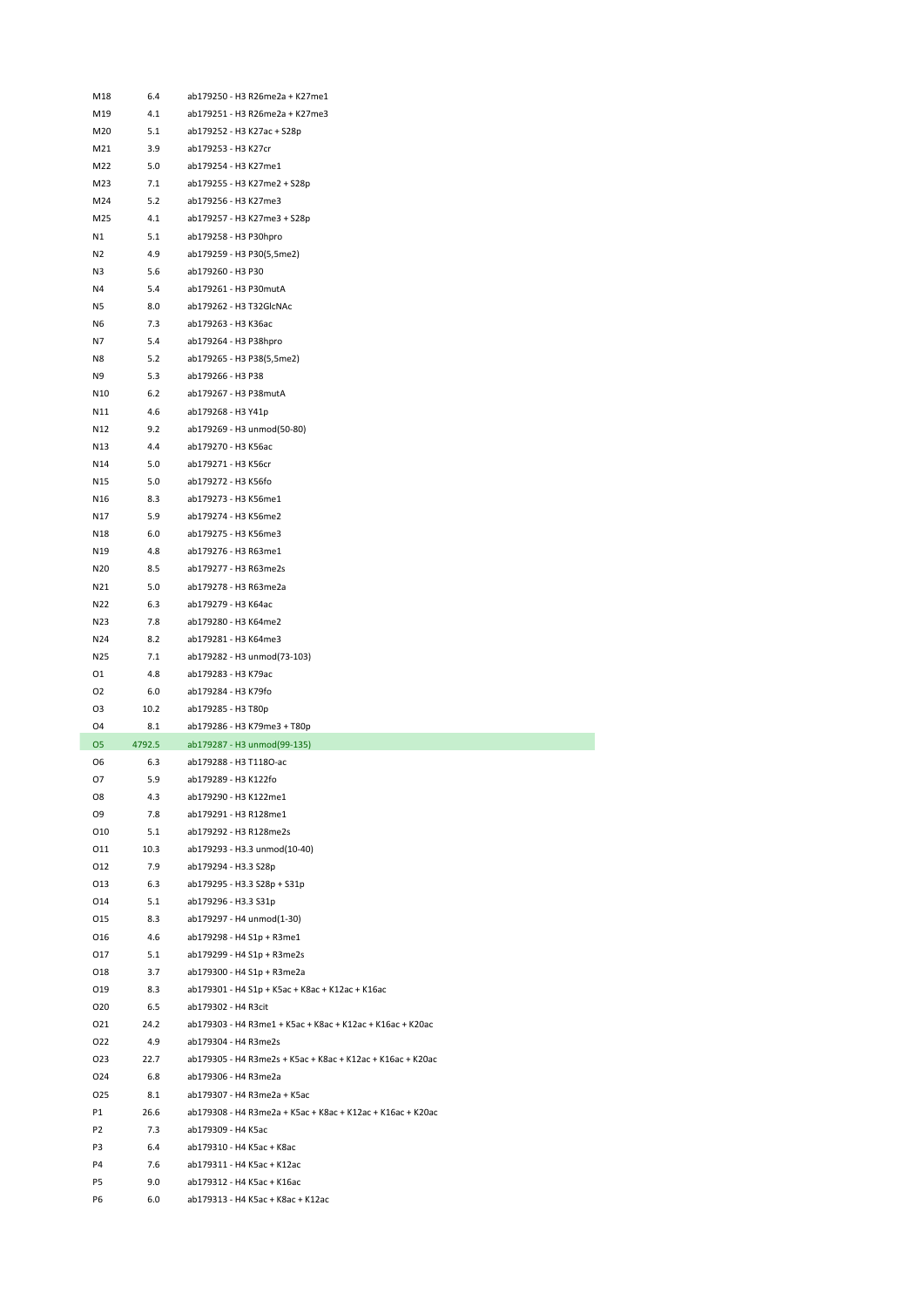| P8<br>9.8<br>ab179315 - H4 K5ac + K8ac + K12ac + K16ac<br>P9<br>8.1<br>ab179316 - H4 K5ac + K8me1 + K12ac + K16ac<br>ab179317 - H4 K5ac + K8ac + K12me1 + K16ac<br>P10<br>18.7<br>P11<br>4.3<br>ab179318 - H4 K5me1<br>ab179319 - H4 K5me1 + K8ac + K12me1<br>P12<br>6.6<br>P13<br>9.7<br>ab179320 - H4 K5me1 + K8me1 + K12me1<br>P14<br>ab179321 - H4 K5me1 + K8ac + K12ac + K16ac<br>8.0<br>P15<br>5.3<br>ab179322 - H4 K5me2<br>7.4<br>ab179323 - H4 K5me3<br>P16<br>P17<br>5.3<br>ab179324 - H4 K5cr<br>ab179325 - H4 K8ac + K12ac<br>P18<br>4.6<br>P19<br>6.2<br>ab179326 - H4 K8ac + K16ac<br>5.9<br>ab179327 - H4 K8cr<br>P20<br>P21<br>5.3<br>ab179328 - H4 K8me1<br>ab179329 - H4 K12ac<br>P22<br>5.6<br>P23<br>6.8<br>ab179330 - H4 K12ac + K16ac<br>ab179331 - H4 K12ac + K16ac + K20me2<br>P24<br>6.3<br>P <sub>25</sub><br>7.9<br>ab179332 - H4 K12ac + K16ac + K20me3<br>Q1<br>6.0<br>Q <sub>2</sub><br>5.7<br>ab179334 - H4 K12cr<br>ab179335 - H4 K12fo<br>Q3<br>5.9<br>ab179336 - H4 K12me1<br>Q4<br>8.0<br>Q5<br>ab179337 - H4 K12me2<br>6.4<br>ab179338 - H4 K12me3<br>Q6<br>7.2<br>Q7<br>5.1<br>ab179339 - H4 K16ac<br>ab179340 - H4 K16ac + K20ac<br>Q8<br>6.4<br>Q9<br>ab179341 - H4 K16cr<br>7.2<br>ab179342 - H4 K16me1<br>Q10<br>5.7<br>ab179343 - H4 K16me3<br>Q11<br>6.7<br>ab179344 - H4 R17me1<br>Q12<br>7.4<br>Q13<br>8.7<br>ab179345 - H4 R17me2s<br>Q14<br>15.6<br>ab179346 - H4 R17me2a<br>Q15<br>6.8<br>ab179347 - H4 R19me1<br>ab179348 - H4 R19me2s<br>Q16<br>8.8<br>Q17<br>5.5<br>ab179349 - H4 R19me2a<br>Q18<br>7.3<br>ab179350 - H4 K20ac<br>Q19<br>6.0<br>ab179351 - H4 R23me1<br>4.0<br>ab179352 - H4 R23me2s<br>Q20<br>Q21<br>7.0<br>ab179353 - H4 R23me2a<br>ab179354 - H4 unmod(24-54)<br>Q22<br>10.3<br>ab179355 - H4 K31fo<br>Q23<br>8.6<br>4.8<br>ab179356 - H4 K31me1<br>Q24<br>Q25<br>8.2<br>ab179357 - H4 K31me2<br>ab179358 - H4 K31me3<br>R1<br>6.2<br>R <sub>2</sub><br>7.5<br>ab179359 - H4 P32hyd<br>ab179360 - H4 R35me1<br>R3<br>6.3<br>R4<br>ab179361 - H4 R35me2s<br>5.1<br>ab179362 - H4 R35me2a<br>R5<br>7.7<br>R6<br>5.9<br>ab179363 - H4 S47O-ac<br>R7<br>ab179364 - H4 S47GlcNAc<br>5.8<br>7.1<br>ab179365 - H4 S47p<br>R8<br>ab179366 - H4 unmod(45-75)<br>R9<br>4.1<br>R <sub>10</sub><br>7.4<br>ab179367 - H4 Y51hyd<br>ab179368 - H4 R55me1<br>R11<br>4.9<br>4.8<br>ab179369 - H4 R55me2s<br>R <sub>12</sub><br>ab179370 - H4 R55me2a<br>R13<br>5.2<br>R14<br>5.0<br>ab179371 - H4 K59fo<br>6.7<br>ab179372 - H4 K59me1<br>R15<br>R <sub>16</sub><br>5.7<br>ab179373 - H4 K59me2<br>ab179374 - H4 R67me1<br>R17<br>5.4<br>5.7<br>ab179375 - H4 R67me2s<br>R <sub>18</sub><br>ab179376 - H4 R67me2a<br>R19<br>5.8<br>R <sub>20</sub><br>8.7<br>ab179377 - H4 unmod(71-102) | P7 | 7.9 | ab179314 - H4 K5ac + K8me1 + K12ac                        |
|------------------------------------------------------------------------------------------------------------------------------------------------------------------------------------------------------------------------------------------------------------------------------------------------------------------------------------------------------------------------------------------------------------------------------------------------------------------------------------------------------------------------------------------------------------------------------------------------------------------------------------------------------------------------------------------------------------------------------------------------------------------------------------------------------------------------------------------------------------------------------------------------------------------------------------------------------------------------------------------------------------------------------------------------------------------------------------------------------------------------------------------------------------------------------------------------------------------------------------------------------------------------------------------------------------------------------------------------------------------------------------------------------------------------------------------------------------------------------------------------------------------------------------------------------------------------------------------------------------------------------------------------------------------------------------------------------------------------------------------------------------------------------------------------------------------------------------------------------------------------------------------------------------------------------------------------------------------------------------------------------------------------------------------------------------------------------------------------------------------------------------------------------------------------------------------------------------------------------------------------------------------------------------------------------------------------------------------------------------------------------------------------------------------------------------------------------------------------------------------------------------------------------------------------------------------------------------------------------------------------------------------------------------------------------------------------------------------------------------------------|----|-----|-----------------------------------------------------------|
|                                                                                                                                                                                                                                                                                                                                                                                                                                                                                                                                                                                                                                                                                                                                                                                                                                                                                                                                                                                                                                                                                                                                                                                                                                                                                                                                                                                                                                                                                                                                                                                                                                                                                                                                                                                                                                                                                                                                                                                                                                                                                                                                                                                                                                                                                                                                                                                                                                                                                                                                                                                                                                                                                                                                                |    |     |                                                           |
|                                                                                                                                                                                                                                                                                                                                                                                                                                                                                                                                                                                                                                                                                                                                                                                                                                                                                                                                                                                                                                                                                                                                                                                                                                                                                                                                                                                                                                                                                                                                                                                                                                                                                                                                                                                                                                                                                                                                                                                                                                                                                                                                                                                                                                                                                                                                                                                                                                                                                                                                                                                                                                                                                                                                                |    |     |                                                           |
|                                                                                                                                                                                                                                                                                                                                                                                                                                                                                                                                                                                                                                                                                                                                                                                                                                                                                                                                                                                                                                                                                                                                                                                                                                                                                                                                                                                                                                                                                                                                                                                                                                                                                                                                                                                                                                                                                                                                                                                                                                                                                                                                                                                                                                                                                                                                                                                                                                                                                                                                                                                                                                                                                                                                                |    |     |                                                           |
|                                                                                                                                                                                                                                                                                                                                                                                                                                                                                                                                                                                                                                                                                                                                                                                                                                                                                                                                                                                                                                                                                                                                                                                                                                                                                                                                                                                                                                                                                                                                                                                                                                                                                                                                                                                                                                                                                                                                                                                                                                                                                                                                                                                                                                                                                                                                                                                                                                                                                                                                                                                                                                                                                                                                                |    |     |                                                           |
|                                                                                                                                                                                                                                                                                                                                                                                                                                                                                                                                                                                                                                                                                                                                                                                                                                                                                                                                                                                                                                                                                                                                                                                                                                                                                                                                                                                                                                                                                                                                                                                                                                                                                                                                                                                                                                                                                                                                                                                                                                                                                                                                                                                                                                                                                                                                                                                                                                                                                                                                                                                                                                                                                                                                                |    |     |                                                           |
|                                                                                                                                                                                                                                                                                                                                                                                                                                                                                                                                                                                                                                                                                                                                                                                                                                                                                                                                                                                                                                                                                                                                                                                                                                                                                                                                                                                                                                                                                                                                                                                                                                                                                                                                                                                                                                                                                                                                                                                                                                                                                                                                                                                                                                                                                                                                                                                                                                                                                                                                                                                                                                                                                                                                                |    |     |                                                           |
|                                                                                                                                                                                                                                                                                                                                                                                                                                                                                                                                                                                                                                                                                                                                                                                                                                                                                                                                                                                                                                                                                                                                                                                                                                                                                                                                                                                                                                                                                                                                                                                                                                                                                                                                                                                                                                                                                                                                                                                                                                                                                                                                                                                                                                                                                                                                                                                                                                                                                                                                                                                                                                                                                                                                                |    |     |                                                           |
|                                                                                                                                                                                                                                                                                                                                                                                                                                                                                                                                                                                                                                                                                                                                                                                                                                                                                                                                                                                                                                                                                                                                                                                                                                                                                                                                                                                                                                                                                                                                                                                                                                                                                                                                                                                                                                                                                                                                                                                                                                                                                                                                                                                                                                                                                                                                                                                                                                                                                                                                                                                                                                                                                                                                                |    |     |                                                           |
|                                                                                                                                                                                                                                                                                                                                                                                                                                                                                                                                                                                                                                                                                                                                                                                                                                                                                                                                                                                                                                                                                                                                                                                                                                                                                                                                                                                                                                                                                                                                                                                                                                                                                                                                                                                                                                                                                                                                                                                                                                                                                                                                                                                                                                                                                                                                                                                                                                                                                                                                                                                                                                                                                                                                                |    |     |                                                           |
|                                                                                                                                                                                                                                                                                                                                                                                                                                                                                                                                                                                                                                                                                                                                                                                                                                                                                                                                                                                                                                                                                                                                                                                                                                                                                                                                                                                                                                                                                                                                                                                                                                                                                                                                                                                                                                                                                                                                                                                                                                                                                                                                                                                                                                                                                                                                                                                                                                                                                                                                                                                                                                                                                                                                                |    |     |                                                           |
|                                                                                                                                                                                                                                                                                                                                                                                                                                                                                                                                                                                                                                                                                                                                                                                                                                                                                                                                                                                                                                                                                                                                                                                                                                                                                                                                                                                                                                                                                                                                                                                                                                                                                                                                                                                                                                                                                                                                                                                                                                                                                                                                                                                                                                                                                                                                                                                                                                                                                                                                                                                                                                                                                                                                                |    |     |                                                           |
|                                                                                                                                                                                                                                                                                                                                                                                                                                                                                                                                                                                                                                                                                                                                                                                                                                                                                                                                                                                                                                                                                                                                                                                                                                                                                                                                                                                                                                                                                                                                                                                                                                                                                                                                                                                                                                                                                                                                                                                                                                                                                                                                                                                                                                                                                                                                                                                                                                                                                                                                                                                                                                                                                                                                                |    |     |                                                           |
|                                                                                                                                                                                                                                                                                                                                                                                                                                                                                                                                                                                                                                                                                                                                                                                                                                                                                                                                                                                                                                                                                                                                                                                                                                                                                                                                                                                                                                                                                                                                                                                                                                                                                                                                                                                                                                                                                                                                                                                                                                                                                                                                                                                                                                                                                                                                                                                                                                                                                                                                                                                                                                                                                                                                                |    |     |                                                           |
|                                                                                                                                                                                                                                                                                                                                                                                                                                                                                                                                                                                                                                                                                                                                                                                                                                                                                                                                                                                                                                                                                                                                                                                                                                                                                                                                                                                                                                                                                                                                                                                                                                                                                                                                                                                                                                                                                                                                                                                                                                                                                                                                                                                                                                                                                                                                                                                                                                                                                                                                                                                                                                                                                                                                                |    |     |                                                           |
|                                                                                                                                                                                                                                                                                                                                                                                                                                                                                                                                                                                                                                                                                                                                                                                                                                                                                                                                                                                                                                                                                                                                                                                                                                                                                                                                                                                                                                                                                                                                                                                                                                                                                                                                                                                                                                                                                                                                                                                                                                                                                                                                                                                                                                                                                                                                                                                                                                                                                                                                                                                                                                                                                                                                                |    |     |                                                           |
|                                                                                                                                                                                                                                                                                                                                                                                                                                                                                                                                                                                                                                                                                                                                                                                                                                                                                                                                                                                                                                                                                                                                                                                                                                                                                                                                                                                                                                                                                                                                                                                                                                                                                                                                                                                                                                                                                                                                                                                                                                                                                                                                                                                                                                                                                                                                                                                                                                                                                                                                                                                                                                                                                                                                                |    |     |                                                           |
|                                                                                                                                                                                                                                                                                                                                                                                                                                                                                                                                                                                                                                                                                                                                                                                                                                                                                                                                                                                                                                                                                                                                                                                                                                                                                                                                                                                                                                                                                                                                                                                                                                                                                                                                                                                                                                                                                                                                                                                                                                                                                                                                                                                                                                                                                                                                                                                                                                                                                                                                                                                                                                                                                                                                                |    |     |                                                           |
|                                                                                                                                                                                                                                                                                                                                                                                                                                                                                                                                                                                                                                                                                                                                                                                                                                                                                                                                                                                                                                                                                                                                                                                                                                                                                                                                                                                                                                                                                                                                                                                                                                                                                                                                                                                                                                                                                                                                                                                                                                                                                                                                                                                                                                                                                                                                                                                                                                                                                                                                                                                                                                                                                                                                                |    |     |                                                           |
|                                                                                                                                                                                                                                                                                                                                                                                                                                                                                                                                                                                                                                                                                                                                                                                                                                                                                                                                                                                                                                                                                                                                                                                                                                                                                                                                                                                                                                                                                                                                                                                                                                                                                                                                                                                                                                                                                                                                                                                                                                                                                                                                                                                                                                                                                                                                                                                                                                                                                                                                                                                                                                                                                                                                                |    |     | ab179333 - H4 K5mutQ + K8mutQ + K12ac + K16mutQ + K20mutQ |
|                                                                                                                                                                                                                                                                                                                                                                                                                                                                                                                                                                                                                                                                                                                                                                                                                                                                                                                                                                                                                                                                                                                                                                                                                                                                                                                                                                                                                                                                                                                                                                                                                                                                                                                                                                                                                                                                                                                                                                                                                                                                                                                                                                                                                                                                                                                                                                                                                                                                                                                                                                                                                                                                                                                                                |    |     |                                                           |
|                                                                                                                                                                                                                                                                                                                                                                                                                                                                                                                                                                                                                                                                                                                                                                                                                                                                                                                                                                                                                                                                                                                                                                                                                                                                                                                                                                                                                                                                                                                                                                                                                                                                                                                                                                                                                                                                                                                                                                                                                                                                                                                                                                                                                                                                                                                                                                                                                                                                                                                                                                                                                                                                                                                                                |    |     |                                                           |
|                                                                                                                                                                                                                                                                                                                                                                                                                                                                                                                                                                                                                                                                                                                                                                                                                                                                                                                                                                                                                                                                                                                                                                                                                                                                                                                                                                                                                                                                                                                                                                                                                                                                                                                                                                                                                                                                                                                                                                                                                                                                                                                                                                                                                                                                                                                                                                                                                                                                                                                                                                                                                                                                                                                                                |    |     |                                                           |
|                                                                                                                                                                                                                                                                                                                                                                                                                                                                                                                                                                                                                                                                                                                                                                                                                                                                                                                                                                                                                                                                                                                                                                                                                                                                                                                                                                                                                                                                                                                                                                                                                                                                                                                                                                                                                                                                                                                                                                                                                                                                                                                                                                                                                                                                                                                                                                                                                                                                                                                                                                                                                                                                                                                                                |    |     |                                                           |
|                                                                                                                                                                                                                                                                                                                                                                                                                                                                                                                                                                                                                                                                                                                                                                                                                                                                                                                                                                                                                                                                                                                                                                                                                                                                                                                                                                                                                                                                                                                                                                                                                                                                                                                                                                                                                                                                                                                                                                                                                                                                                                                                                                                                                                                                                                                                                                                                                                                                                                                                                                                                                                                                                                                                                |    |     |                                                           |
|                                                                                                                                                                                                                                                                                                                                                                                                                                                                                                                                                                                                                                                                                                                                                                                                                                                                                                                                                                                                                                                                                                                                                                                                                                                                                                                                                                                                                                                                                                                                                                                                                                                                                                                                                                                                                                                                                                                                                                                                                                                                                                                                                                                                                                                                                                                                                                                                                                                                                                                                                                                                                                                                                                                                                |    |     |                                                           |
|                                                                                                                                                                                                                                                                                                                                                                                                                                                                                                                                                                                                                                                                                                                                                                                                                                                                                                                                                                                                                                                                                                                                                                                                                                                                                                                                                                                                                                                                                                                                                                                                                                                                                                                                                                                                                                                                                                                                                                                                                                                                                                                                                                                                                                                                                                                                                                                                                                                                                                                                                                                                                                                                                                                                                |    |     |                                                           |
|                                                                                                                                                                                                                                                                                                                                                                                                                                                                                                                                                                                                                                                                                                                                                                                                                                                                                                                                                                                                                                                                                                                                                                                                                                                                                                                                                                                                                                                                                                                                                                                                                                                                                                                                                                                                                                                                                                                                                                                                                                                                                                                                                                                                                                                                                                                                                                                                                                                                                                                                                                                                                                                                                                                                                |    |     |                                                           |
|                                                                                                                                                                                                                                                                                                                                                                                                                                                                                                                                                                                                                                                                                                                                                                                                                                                                                                                                                                                                                                                                                                                                                                                                                                                                                                                                                                                                                                                                                                                                                                                                                                                                                                                                                                                                                                                                                                                                                                                                                                                                                                                                                                                                                                                                                                                                                                                                                                                                                                                                                                                                                                                                                                                                                |    |     |                                                           |
|                                                                                                                                                                                                                                                                                                                                                                                                                                                                                                                                                                                                                                                                                                                                                                                                                                                                                                                                                                                                                                                                                                                                                                                                                                                                                                                                                                                                                                                                                                                                                                                                                                                                                                                                                                                                                                                                                                                                                                                                                                                                                                                                                                                                                                                                                                                                                                                                                                                                                                                                                                                                                                                                                                                                                |    |     |                                                           |
|                                                                                                                                                                                                                                                                                                                                                                                                                                                                                                                                                                                                                                                                                                                                                                                                                                                                                                                                                                                                                                                                                                                                                                                                                                                                                                                                                                                                                                                                                                                                                                                                                                                                                                                                                                                                                                                                                                                                                                                                                                                                                                                                                                                                                                                                                                                                                                                                                                                                                                                                                                                                                                                                                                                                                |    |     |                                                           |
|                                                                                                                                                                                                                                                                                                                                                                                                                                                                                                                                                                                                                                                                                                                                                                                                                                                                                                                                                                                                                                                                                                                                                                                                                                                                                                                                                                                                                                                                                                                                                                                                                                                                                                                                                                                                                                                                                                                                                                                                                                                                                                                                                                                                                                                                                                                                                                                                                                                                                                                                                                                                                                                                                                                                                |    |     |                                                           |
|                                                                                                                                                                                                                                                                                                                                                                                                                                                                                                                                                                                                                                                                                                                                                                                                                                                                                                                                                                                                                                                                                                                                                                                                                                                                                                                                                                                                                                                                                                                                                                                                                                                                                                                                                                                                                                                                                                                                                                                                                                                                                                                                                                                                                                                                                                                                                                                                                                                                                                                                                                                                                                                                                                                                                |    |     |                                                           |
|                                                                                                                                                                                                                                                                                                                                                                                                                                                                                                                                                                                                                                                                                                                                                                                                                                                                                                                                                                                                                                                                                                                                                                                                                                                                                                                                                                                                                                                                                                                                                                                                                                                                                                                                                                                                                                                                                                                                                                                                                                                                                                                                                                                                                                                                                                                                                                                                                                                                                                                                                                                                                                                                                                                                                |    |     |                                                           |
|                                                                                                                                                                                                                                                                                                                                                                                                                                                                                                                                                                                                                                                                                                                                                                                                                                                                                                                                                                                                                                                                                                                                                                                                                                                                                                                                                                                                                                                                                                                                                                                                                                                                                                                                                                                                                                                                                                                                                                                                                                                                                                                                                                                                                                                                                                                                                                                                                                                                                                                                                                                                                                                                                                                                                |    |     |                                                           |
|                                                                                                                                                                                                                                                                                                                                                                                                                                                                                                                                                                                                                                                                                                                                                                                                                                                                                                                                                                                                                                                                                                                                                                                                                                                                                                                                                                                                                                                                                                                                                                                                                                                                                                                                                                                                                                                                                                                                                                                                                                                                                                                                                                                                                                                                                                                                                                                                                                                                                                                                                                                                                                                                                                                                                |    |     |                                                           |
|                                                                                                                                                                                                                                                                                                                                                                                                                                                                                                                                                                                                                                                                                                                                                                                                                                                                                                                                                                                                                                                                                                                                                                                                                                                                                                                                                                                                                                                                                                                                                                                                                                                                                                                                                                                                                                                                                                                                                                                                                                                                                                                                                                                                                                                                                                                                                                                                                                                                                                                                                                                                                                                                                                                                                |    |     |                                                           |
|                                                                                                                                                                                                                                                                                                                                                                                                                                                                                                                                                                                                                                                                                                                                                                                                                                                                                                                                                                                                                                                                                                                                                                                                                                                                                                                                                                                                                                                                                                                                                                                                                                                                                                                                                                                                                                                                                                                                                                                                                                                                                                                                                                                                                                                                                                                                                                                                                                                                                                                                                                                                                                                                                                                                                |    |     |                                                           |
|                                                                                                                                                                                                                                                                                                                                                                                                                                                                                                                                                                                                                                                                                                                                                                                                                                                                                                                                                                                                                                                                                                                                                                                                                                                                                                                                                                                                                                                                                                                                                                                                                                                                                                                                                                                                                                                                                                                                                                                                                                                                                                                                                                                                                                                                                                                                                                                                                                                                                                                                                                                                                                                                                                                                                |    |     |                                                           |
|                                                                                                                                                                                                                                                                                                                                                                                                                                                                                                                                                                                                                                                                                                                                                                                                                                                                                                                                                                                                                                                                                                                                                                                                                                                                                                                                                                                                                                                                                                                                                                                                                                                                                                                                                                                                                                                                                                                                                                                                                                                                                                                                                                                                                                                                                                                                                                                                                                                                                                                                                                                                                                                                                                                                                |    |     |                                                           |
|                                                                                                                                                                                                                                                                                                                                                                                                                                                                                                                                                                                                                                                                                                                                                                                                                                                                                                                                                                                                                                                                                                                                                                                                                                                                                                                                                                                                                                                                                                                                                                                                                                                                                                                                                                                                                                                                                                                                                                                                                                                                                                                                                                                                                                                                                                                                                                                                                                                                                                                                                                                                                                                                                                                                                |    |     |                                                           |
|                                                                                                                                                                                                                                                                                                                                                                                                                                                                                                                                                                                                                                                                                                                                                                                                                                                                                                                                                                                                                                                                                                                                                                                                                                                                                                                                                                                                                                                                                                                                                                                                                                                                                                                                                                                                                                                                                                                                                                                                                                                                                                                                                                                                                                                                                                                                                                                                                                                                                                                                                                                                                                                                                                                                                |    |     |                                                           |
|                                                                                                                                                                                                                                                                                                                                                                                                                                                                                                                                                                                                                                                                                                                                                                                                                                                                                                                                                                                                                                                                                                                                                                                                                                                                                                                                                                                                                                                                                                                                                                                                                                                                                                                                                                                                                                                                                                                                                                                                                                                                                                                                                                                                                                                                                                                                                                                                                                                                                                                                                                                                                                                                                                                                                |    |     |                                                           |
|                                                                                                                                                                                                                                                                                                                                                                                                                                                                                                                                                                                                                                                                                                                                                                                                                                                                                                                                                                                                                                                                                                                                                                                                                                                                                                                                                                                                                                                                                                                                                                                                                                                                                                                                                                                                                                                                                                                                                                                                                                                                                                                                                                                                                                                                                                                                                                                                                                                                                                                                                                                                                                                                                                                                                |    |     |                                                           |
|                                                                                                                                                                                                                                                                                                                                                                                                                                                                                                                                                                                                                                                                                                                                                                                                                                                                                                                                                                                                                                                                                                                                                                                                                                                                                                                                                                                                                                                                                                                                                                                                                                                                                                                                                                                                                                                                                                                                                                                                                                                                                                                                                                                                                                                                                                                                                                                                                                                                                                                                                                                                                                                                                                                                                |    |     |                                                           |
|                                                                                                                                                                                                                                                                                                                                                                                                                                                                                                                                                                                                                                                                                                                                                                                                                                                                                                                                                                                                                                                                                                                                                                                                                                                                                                                                                                                                                                                                                                                                                                                                                                                                                                                                                                                                                                                                                                                                                                                                                                                                                                                                                                                                                                                                                                                                                                                                                                                                                                                                                                                                                                                                                                                                                |    |     |                                                           |
|                                                                                                                                                                                                                                                                                                                                                                                                                                                                                                                                                                                                                                                                                                                                                                                                                                                                                                                                                                                                                                                                                                                                                                                                                                                                                                                                                                                                                                                                                                                                                                                                                                                                                                                                                                                                                                                                                                                                                                                                                                                                                                                                                                                                                                                                                                                                                                                                                                                                                                                                                                                                                                                                                                                                                |    |     |                                                           |
|                                                                                                                                                                                                                                                                                                                                                                                                                                                                                                                                                                                                                                                                                                                                                                                                                                                                                                                                                                                                                                                                                                                                                                                                                                                                                                                                                                                                                                                                                                                                                                                                                                                                                                                                                                                                                                                                                                                                                                                                                                                                                                                                                                                                                                                                                                                                                                                                                                                                                                                                                                                                                                                                                                                                                |    |     |                                                           |
|                                                                                                                                                                                                                                                                                                                                                                                                                                                                                                                                                                                                                                                                                                                                                                                                                                                                                                                                                                                                                                                                                                                                                                                                                                                                                                                                                                                                                                                                                                                                                                                                                                                                                                                                                                                                                                                                                                                                                                                                                                                                                                                                                                                                                                                                                                                                                                                                                                                                                                                                                                                                                                                                                                                                                |    |     |                                                           |
|                                                                                                                                                                                                                                                                                                                                                                                                                                                                                                                                                                                                                                                                                                                                                                                                                                                                                                                                                                                                                                                                                                                                                                                                                                                                                                                                                                                                                                                                                                                                                                                                                                                                                                                                                                                                                                                                                                                                                                                                                                                                                                                                                                                                                                                                                                                                                                                                                                                                                                                                                                                                                                                                                                                                                |    |     |                                                           |
|                                                                                                                                                                                                                                                                                                                                                                                                                                                                                                                                                                                                                                                                                                                                                                                                                                                                                                                                                                                                                                                                                                                                                                                                                                                                                                                                                                                                                                                                                                                                                                                                                                                                                                                                                                                                                                                                                                                                                                                                                                                                                                                                                                                                                                                                                                                                                                                                                                                                                                                                                                                                                                                                                                                                                |    |     |                                                           |
|                                                                                                                                                                                                                                                                                                                                                                                                                                                                                                                                                                                                                                                                                                                                                                                                                                                                                                                                                                                                                                                                                                                                                                                                                                                                                                                                                                                                                                                                                                                                                                                                                                                                                                                                                                                                                                                                                                                                                                                                                                                                                                                                                                                                                                                                                                                                                                                                                                                                                                                                                                                                                                                                                                                                                |    |     |                                                           |
|                                                                                                                                                                                                                                                                                                                                                                                                                                                                                                                                                                                                                                                                                                                                                                                                                                                                                                                                                                                                                                                                                                                                                                                                                                                                                                                                                                                                                                                                                                                                                                                                                                                                                                                                                                                                                                                                                                                                                                                                                                                                                                                                                                                                                                                                                                                                                                                                                                                                                                                                                                                                                                                                                                                                                |    |     |                                                           |
|                                                                                                                                                                                                                                                                                                                                                                                                                                                                                                                                                                                                                                                                                                                                                                                                                                                                                                                                                                                                                                                                                                                                                                                                                                                                                                                                                                                                                                                                                                                                                                                                                                                                                                                                                                                                                                                                                                                                                                                                                                                                                                                                                                                                                                                                                                                                                                                                                                                                                                                                                                                                                                                                                                                                                |    |     |                                                           |
|                                                                                                                                                                                                                                                                                                                                                                                                                                                                                                                                                                                                                                                                                                                                                                                                                                                                                                                                                                                                                                                                                                                                                                                                                                                                                                                                                                                                                                                                                                                                                                                                                                                                                                                                                                                                                                                                                                                                                                                                                                                                                                                                                                                                                                                                                                                                                                                                                                                                                                                                                                                                                                                                                                                                                |    |     |                                                           |
|                                                                                                                                                                                                                                                                                                                                                                                                                                                                                                                                                                                                                                                                                                                                                                                                                                                                                                                                                                                                                                                                                                                                                                                                                                                                                                                                                                                                                                                                                                                                                                                                                                                                                                                                                                                                                                                                                                                                                                                                                                                                                                                                                                                                                                                                                                                                                                                                                                                                                                                                                                                                                                                                                                                                                |    |     |                                                           |
|                                                                                                                                                                                                                                                                                                                                                                                                                                                                                                                                                                                                                                                                                                                                                                                                                                                                                                                                                                                                                                                                                                                                                                                                                                                                                                                                                                                                                                                                                                                                                                                                                                                                                                                                                                                                                                                                                                                                                                                                                                                                                                                                                                                                                                                                                                                                                                                                                                                                                                                                                                                                                                                                                                                                                |    |     |                                                           |
|                                                                                                                                                                                                                                                                                                                                                                                                                                                                                                                                                                                                                                                                                                                                                                                                                                                                                                                                                                                                                                                                                                                                                                                                                                                                                                                                                                                                                                                                                                                                                                                                                                                                                                                                                                                                                                                                                                                                                                                                                                                                                                                                                                                                                                                                                                                                                                                                                                                                                                                                                                                                                                                                                                                                                |    |     |                                                           |
|                                                                                                                                                                                                                                                                                                                                                                                                                                                                                                                                                                                                                                                                                                                                                                                                                                                                                                                                                                                                                                                                                                                                                                                                                                                                                                                                                                                                                                                                                                                                                                                                                                                                                                                                                                                                                                                                                                                                                                                                                                                                                                                                                                                                                                                                                                                                                                                                                                                                                                                                                                                                                                                                                                                                                |    |     |                                                           |
|                                                                                                                                                                                                                                                                                                                                                                                                                                                                                                                                                                                                                                                                                                                                                                                                                                                                                                                                                                                                                                                                                                                                                                                                                                                                                                                                                                                                                                                                                                                                                                                                                                                                                                                                                                                                                                                                                                                                                                                                                                                                                                                                                                                                                                                                                                                                                                                                                                                                                                                                                                                                                                                                                                                                                |    |     |                                                           |
|                                                                                                                                                                                                                                                                                                                                                                                                                                                                                                                                                                                                                                                                                                                                                                                                                                                                                                                                                                                                                                                                                                                                                                                                                                                                                                                                                                                                                                                                                                                                                                                                                                                                                                                                                                                                                                                                                                                                                                                                                                                                                                                                                                                                                                                                                                                                                                                                                                                                                                                                                                                                                                                                                                                                                |    |     |                                                           |
|                                                                                                                                                                                                                                                                                                                                                                                                                                                                                                                                                                                                                                                                                                                                                                                                                                                                                                                                                                                                                                                                                                                                                                                                                                                                                                                                                                                                                                                                                                                                                                                                                                                                                                                                                                                                                                                                                                                                                                                                                                                                                                                                                                                                                                                                                                                                                                                                                                                                                                                                                                                                                                                                                                                                                |    |     |                                                           |
|                                                                                                                                                                                                                                                                                                                                                                                                                                                                                                                                                                                                                                                                                                                                                                                                                                                                                                                                                                                                                                                                                                                                                                                                                                                                                                                                                                                                                                                                                                                                                                                                                                                                                                                                                                                                                                                                                                                                                                                                                                                                                                                                                                                                                                                                                                                                                                                                                                                                                                                                                                                                                                                                                                                                                |    |     |                                                           |
|                                                                                                                                                                                                                                                                                                                                                                                                                                                                                                                                                                                                                                                                                                                                                                                                                                                                                                                                                                                                                                                                                                                                                                                                                                                                                                                                                                                                                                                                                                                                                                                                                                                                                                                                                                                                                                                                                                                                                                                                                                                                                                                                                                                                                                                                                                                                                                                                                                                                                                                                                                                                                                                                                                                                                |    |     |                                                           |